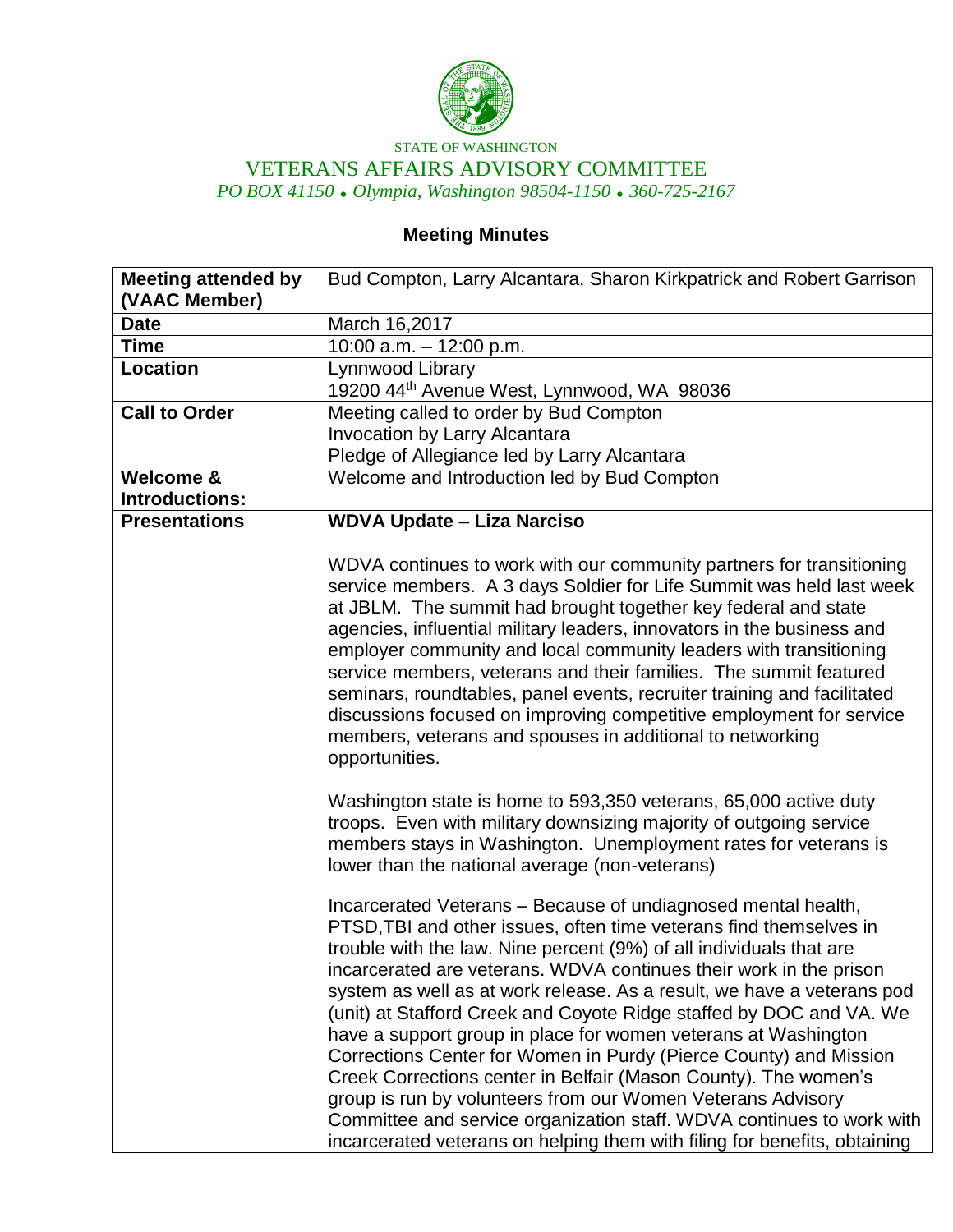| copies of DD-214's, getting VA health exams, and verifying their service<br>records.                                                                                                                                                                                                                                                                                                                                                                                                                                                                                                                                                                                                                                                                                                                                   |
|------------------------------------------------------------------------------------------------------------------------------------------------------------------------------------------------------------------------------------------------------------------------------------------------------------------------------------------------------------------------------------------------------------------------------------------------------------------------------------------------------------------------------------------------------------------------------------------------------------------------------------------------------------------------------------------------------------------------------------------------------------------------------------------------------------------------|
| YesVets - The YesVets Hiring initiative is the outcome of House Bill<br>2040 sponsored by Representative Gina McCabe during the 2015<br>Legislative Session. YesVets encourages businesses in Washington<br>State to hire veterans and to improve veterans employment rate overall.<br>Hiring veterans is good for our state businesses and it is also good for<br>our country. Yes Vets launched last February and to date 524 veterans<br>was hired and there are 365 employers participating. Staff members<br>within the Washington State Department of Veterans Affairs,<br>Employment Security Department, and Governor's Office, as well as<br>several chambers of commerce, local associations and volunteers! Any<br>employer can commit to hiring a veteran by signing up for YesVets at<br>www.yesvets.org. |
| Veterans Homelessness – Because of the rising cost of rent and the<br>lack of housing stock in various counties a lot of individuals have been<br>forced out of their home as they could no longer afford the cost of rent.<br>Our agency is working closely with various federal and state<br>government agencies as well as non-profit organizations to find<br>innovative ways to increase housing stock and appealing to landlords to<br>set aside several units in their apartment complex for veterans.                                                                                                                                                                                                                                                                                                          |
| <b>Community Update - Nicola Smith - Lynnwood City Mayor</b>                                                                                                                                                                                                                                                                                                                                                                                                                                                                                                                                                                                                                                                                                                                                                           |
| The City of Lynnwood have a Veteran One Stop Shop that is manned<br>every week and also the inception of a                                                                                                                                                                                                                                                                                                                                                                                                                                                                                                                                                                                                                                                                                                             |
| Have a Veterans Memorial Park and also a Korean Memorial<br>Monument and the Korean Consul General presented Korean Vets with<br>the Korean Medal.                                                                                                                                                                                                                                                                                                                                                                                                                                                                                                                                                                                                                                                                     |
| Creation of Hero's Café. 100+ veterans and their families attended the<br>grand opening. The Hero's Café is held every last Tuesday of each<br>month from 9:00 a.m. to 3:00 p.m. at Verdant Wellness Center. This is<br>a monthly gathering of veterans focusing on fostering outreach,<br>interaction and their welfare within the community. Popularity of this is<br>growing and soon they are going to need a bigger meeting place to hold<br>this gathering.                                                                                                                                                                                                                                                                                                                                                      |
| Snohomish Veterans Assistance Program - Jerry Gadek                                                                                                                                                                                                                                                                                                                                                                                                                                                                                                                                                                                                                                                                                                                                                                    |
| His office is the gateway for veterans and families to get assistance for<br>their individual needs. His office works closely with over 18 service<br>organizations in the county. The Veterans Assistance Fund is intended<br>to provide emergency assistance to eligible veterans, widows and family<br>members. Any veteran or family members can contact his office for<br>eligibility information by calling 425-388-7255. Last year 310 VA claims<br>benefits were filed and it resulted in \$400,000.00 back pay to veterans                                                                                                                                                                                                                                                                                    |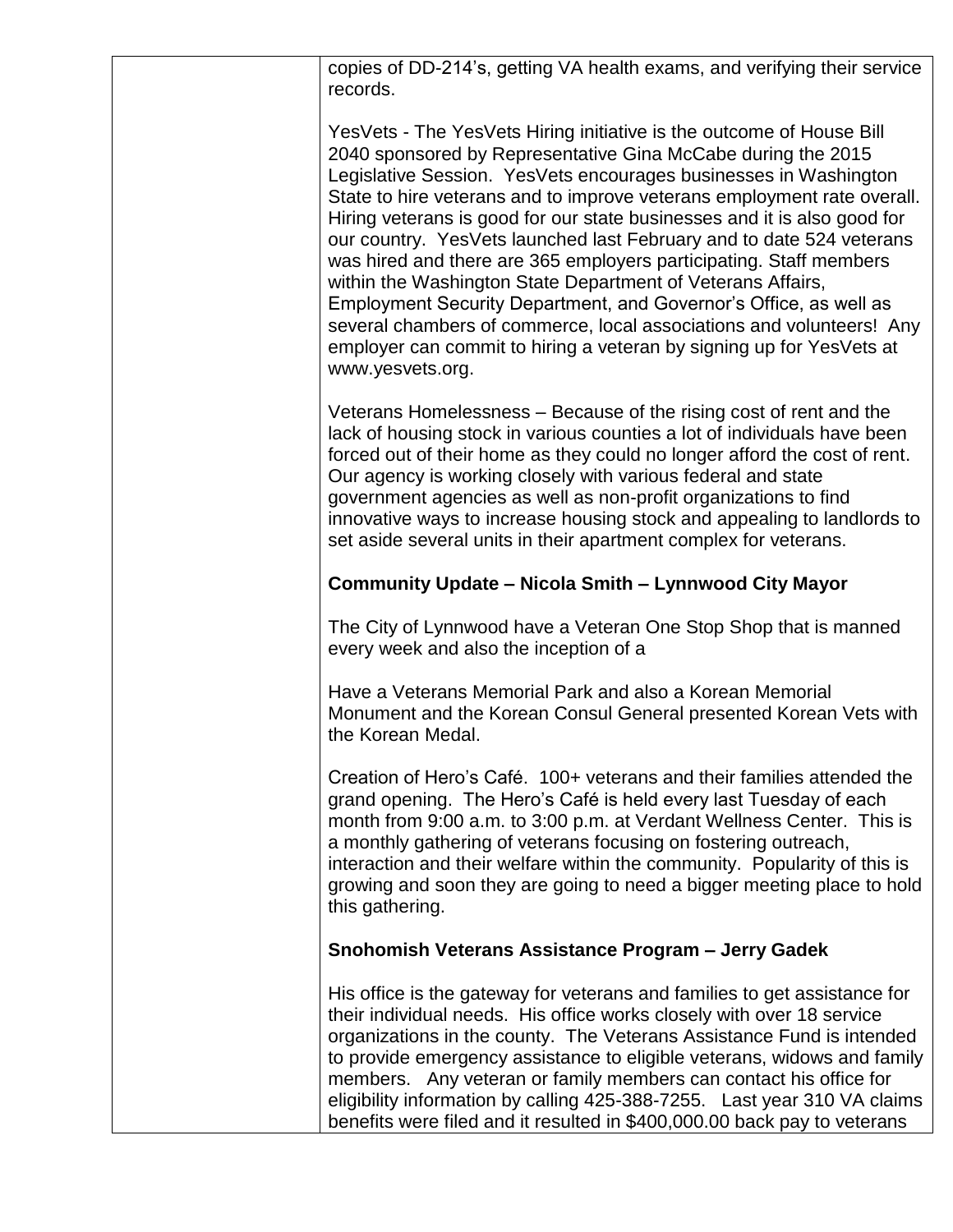and \$50,000.00 total monthly compensation. For the last 2 years they were able to assist 15,700 veterans get copies of DD214 and records

### **CHOICE Program – John Beckham**

The Veterans CHOICE Program is part of the Veterans access, choice and Accountability Act of 2014 (VACAA). In 2014 the Choice Program began to cover Non-VA care for eligible veterans enrolled in the VA health care. Veterans have option to receive Non-VA care rather than waiting for VA appointment or traveling to VA facility. The Choice Program is designed to supplement the care veterans receive at the VA medical facility not replace or limit that care. Use of this program is voluntary. Veteran currently eligible for VA care will retain eligibility even if they uses a Choice Program to obtain care in their respective community. A veteran is referred to Choice if it was determined the requested care is not offered at their local VAMC or through an existing referral pattern with another VAMC. Under the Choice Program, veterans are required to make co-payments in the same manner they would for care or treatment from the VA. In addition, Choice pays after any private health care insurance a veteran might have for non-service connected conditions. When a veteran's primary or first insurance covers the costs of care, the veteran may need to make co=pays or pay other expenses according to the terms of their private health insurance.

#### **Everett Vet Center – Shawn Baza**

The Vet Center provide counseling on mental health, employment, as well as services on family issues, education and outreach. Veterans who served in combat are eligible for care at the vet center at no cost as are their families for military related issues. Also eligible are veterans who were sexually assaulted or harassed while on active duty and the families of service members who die on active duty.

#### **Employment – Ray Gopher**

Worksource office is located in Everett. Ray works closely with veterans in job search, resume writing, mock interview. There will be a Snohomish County Regional Job and Resource Fair on April 12, 2017 at the Armed Forces Reserve Center located at 13613 40th Avenue NE, Marysville, WA. From 10:00 – 11:00 a.m. this will be open to veterans only and then from  $11:00 - 2:00$  p.m. it will be open to the public. There will be over 60 employers from the following industries: Aerospace, Law Enforcement, Public Utilities, Manufacturing, Transportation and Education. For more information contact: 425-258-6309

#### **Housing Authority Snohomish County (HASCO) – Jackie Anderson**

As any other county along the I-5 corridor, Snohomish county is also experiencing lack of affordable housing. In order for an individual to afford 1 bedroom unit that person has to be making at least \$29.00 an hour. HASCO works closely with other organizations to assist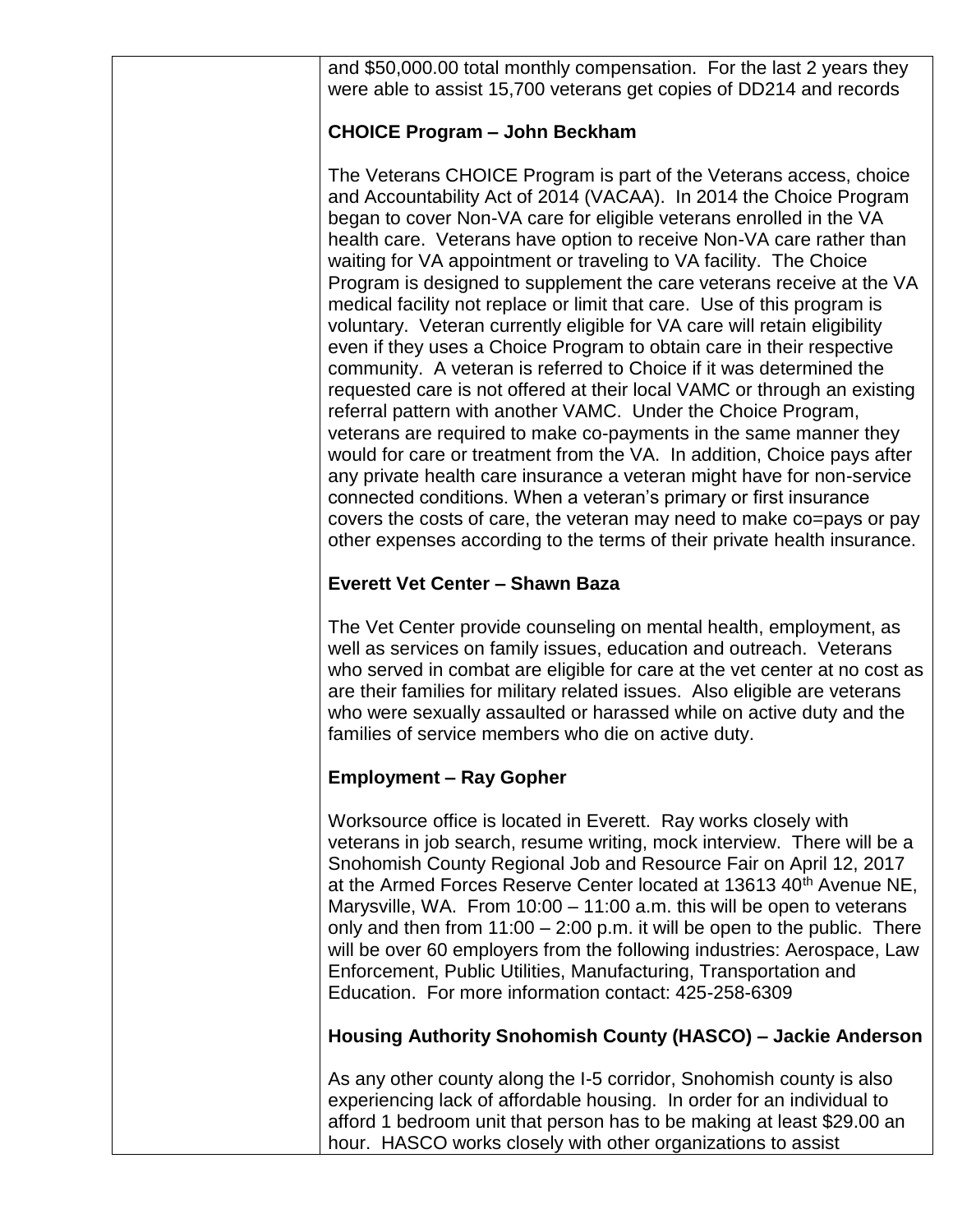homeless individuals or those that are on the verge of homelessness. HASCO owns over 2,000 units of rental housing in Snohomish County and administers over 3,000 Section 8 housing vouchers. There are over 5,000 households who are currently waiting for housing assistance. HASCO partnership with the US DVA has resulted in 60 veterans receiving housing since 2009. Each Section 8 Coordinator/Assistant team handles a caseload of 590 clients.

#### **WaServes – Mike Schindler**

Is a coordinated network of services, resources and care that provides direct access for veterans, service members and their families. WAServes Greater Puget Sound is the local AmericaServes network for Washington State. Each local AmericaServes consists of vetted service providers that are connected though a Coordination Center. This means that veterans and military families are connected to providers who understand their unique situation and provide the services they need and that providers are able to refer veterans and military families they are unable to serve to the care they need without taking on the time burden associated with linking to another provider or following up. WAServes Greater Puget Sound is available from 8 Counties: Thurston, King, Snohomish, Pierce, Kitsap, Mason, Lewis and Island.

#### **Behavioral Health – Peter Schmidt**

Akers Counseling is WDVA's contracted counseling service in Snohomish county. Their office is located at 3931 Colby Ave., Everett, WA (425-388-0281). Akers counseling providers have extensive backgrounds in counseling veterans from all eras. Providers are experienced in treatment of anxiety, depression and trauma related issues including combat related PTSD and Military Sexual Trauma. Services provided include couples counseling and individual counseling.

## **Smokey Point Behavioral Hospital – Larisa Klein**

Smokey Point Behavioral Hospital will be a 115-bed psychiatric hospital that will provide specialized acute care for behavioral health and addiction treatment.

Smokey Point Behavioral will provide specialized, evidence-based treatment for children, adolescents, adults and senior adults designed to meet the needs of our community. Inpatient, day hospital and intensive outpatient programs will be provided and as a community service, the hospital will provide mental health assessments 24/7, at no charge. Opening June 2017.

#### **Education – Chris Szarek**

Chris works for Edmonds Community College. He is responsible in the day to day running of the college's Veterans Resource Center. The